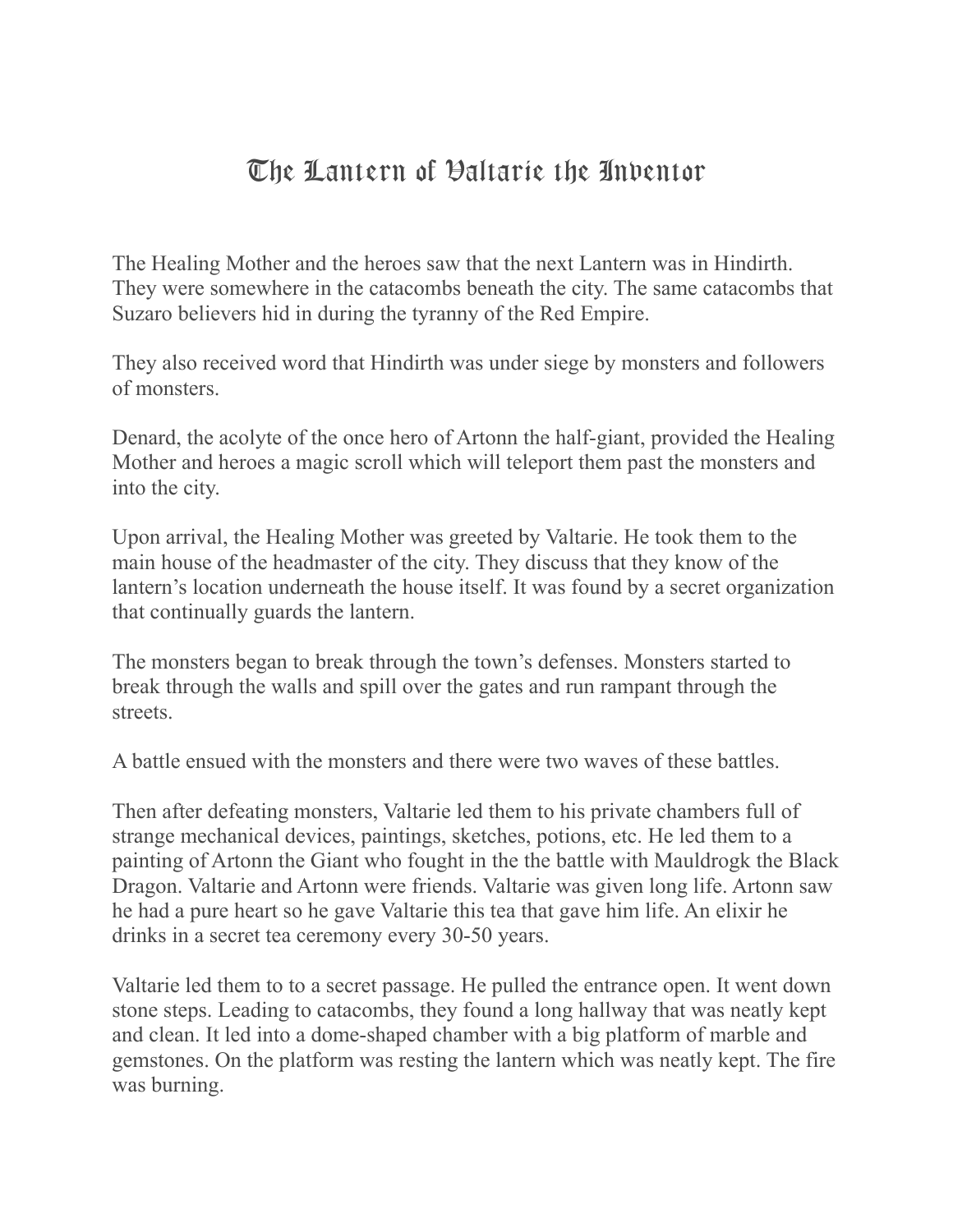The read the scroll aloud. Praises to Suzaro!

Valtarie in all of his dedicated years formed his own secret agency based around finding the lanterns. They recovered one during the Red Empire when they hid in the catacombs. He was a prominent figure in the underground during that time. He tumbled upon the lantern. They were liberating captives from the Red Empire group of slavers. They found a massive cavern of treasure and the lantern was in the middle of it. They then made it their mission to find the other lanterns.

They put the magic lantern light on Healing Mother's staff. Another scroll came out.

They also made a magic copy when the Healing Mother waved her hand. It appeared. So they looked at the map.

The ground started shaking.

The Healing Mother and heroes rushed up to the surface with Valtarie. They went outside and then they saw a massive creature. The creature stood over 50 feet tall. It was humanoid with dark blackish-blue skin, four arms with shackles on his wrists, and a cyclops eye with a metal head. It was partly machine and monster.

They engaged in battle. The Cyclops shot laser beams out of his eye, which caused massive damage.

The Healing Mother and heroes defeated the cyclops.

After the victory and the dead buried, there was a ceremony with the Healing Mother. A great feast and celebration was given in honor of all those who gave their lives in the great battles.

After the feast, the Healing Mother and Valtarie had a meeting. The Healing Mother pointed out through her map the next location of the lantern. Valtarie said he would gather his agents and secret society to be prepared to launch a surprise account on the Raven Lord's castle. The lantern is there and it's one of the very few places in all of the world that the Healing Mother is afraid to go to.

That's because the Raven Lord orchestrated the terror the Healing Mother went through that was instigated by DaChatchen.